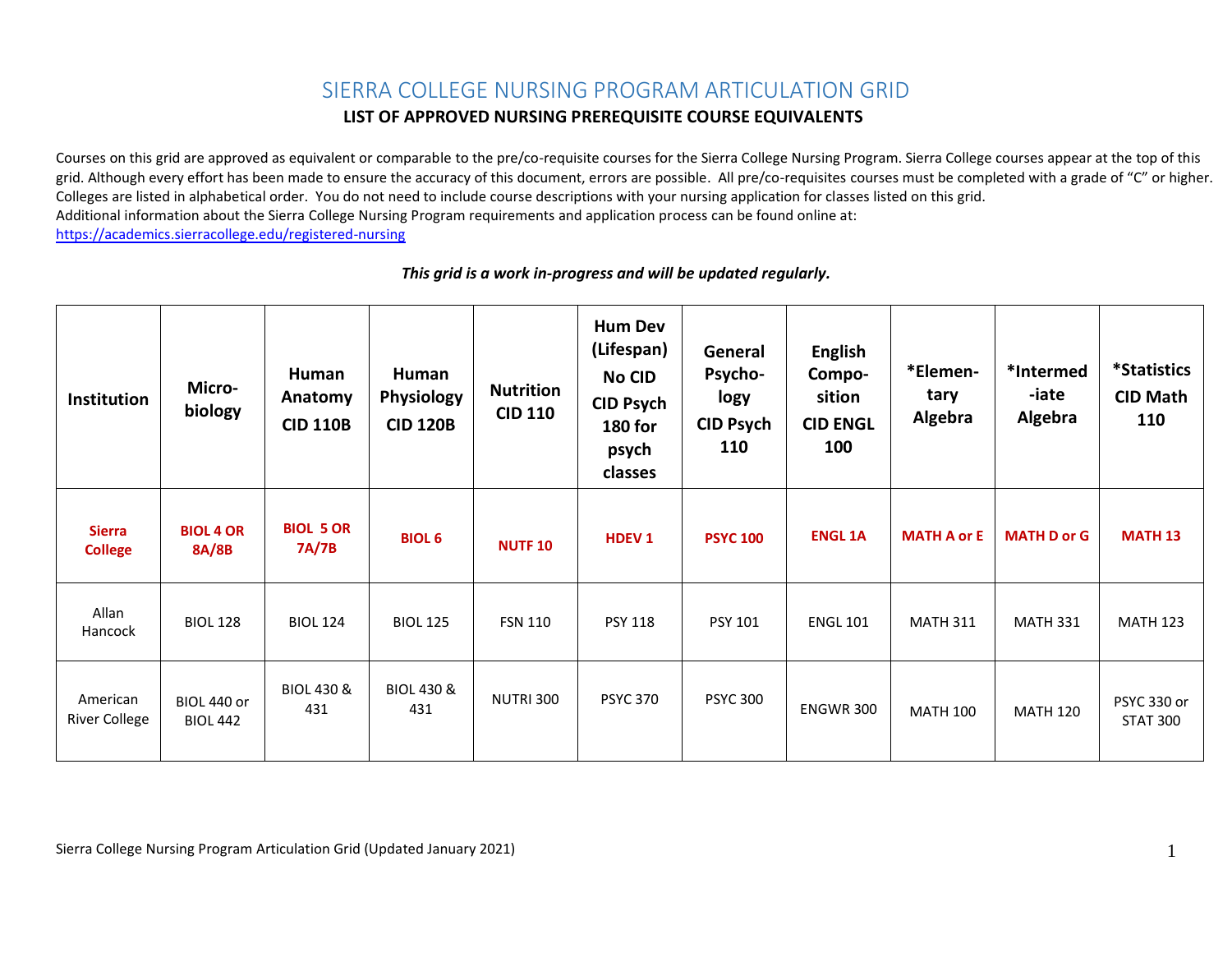| <b>Institution</b>                     | Micro-<br>biology | Human<br>Anatomy<br><b>CID 110B</b> | Human<br>Physiology<br><b>CID 120B</b> | <b>Nutrition</b><br><b>CID 110</b> | <b>Hum Dev</b><br>(Lifespan)<br><b>No CID</b><br><b>CID Psych</b><br><b>180 for</b><br>psych<br>classes | General<br>Psycho-<br>logy<br><b>CID Psych</b><br>110 | <b>English</b><br>Compo-<br>sition<br><b>CID ENGL</b><br>100 | *Elemen-<br>tary<br>Algebra  | *Intermed<br>-iate<br>Algebra         | <i><b>*Statistics</b></i><br><b>CID Math</b><br>110 |
|----------------------------------------|-------------------|-------------------------------------|----------------------------------------|------------------------------------|---------------------------------------------------------------------------------------------------------|-------------------------------------------------------|--------------------------------------------------------------|------------------------------|---------------------------------------|-----------------------------------------------------|
| Antelope<br>Valley<br>College          | <b>BIOL 204</b>   | <b>BIOL 201</b>                     | <b>BIOL 202</b>                        | <b>NF100</b>                       | <b>PSY 236</b>                                                                                          | PSY 101                                               | <b>ENGL 101</b>                                              | Math 70                      | <b>MATH 102</b>                       | <b>MATH 115</b>                                     |
| Bakersfield<br>College                 | BIOL B16          | <b>BIOL B32 &amp;</b><br><b>B33</b> | <b>BIOL B32 &amp;</b><br><b>B33</b>    | NUTR B10                           | MEDS B35 or<br><b>PYC B40</b>                                                                           | PSYC B1A                                              | <b>ENGL B1A</b>                                              | MATH B60                     | MATH B70                              | MATH B22                                            |
| <b>Barstow</b><br>Community<br>College | <b>BIOL 8</b>     | <b>BIOL4</b>                        | <b>BIOL 5</b>                          | <b>HEAL 2</b>                      | PSYC <sub>2</sub>                                                                                       | PSYC <sub>1</sub>                                     | ENGL 1A                                                      | MATH <sub>50</sub>           | MATH 55                               | MATH <sub>2</sub>                                   |
| <b>Berkeley City</b><br>College        | <b>BIOL 3</b>     | No<br>comparable<br>course          | No<br>comparable<br>course             | No<br>comparable<br>course         | PSYCH <sub>21</sub>                                                                                     | PSYCH 1A                                              | ENGL 1A                                                      | <b>MATH 201</b>              | <b>MATH 203</b>                       | MATH <sub>13</sub>                                  |
| <b>Butte College</b>                   | <b>BIOL 15</b>    | <b>BIOL 20</b>                      | <b>BIOL 21</b>                         | FN <sub>2</sub>                    | <b>PSY 15</b>                                                                                           | PSYC <sub>1</sub>                                     | ENGL <sub>2</sub>                                            | <b>MATH 108</b>              | <b>MATH 124</b>                       | MATH 18                                             |
| Cabrillo<br>College                    | BIO <sub>6</sub>  | BIO <sub>4</sub>                    | BIO <sub>5</sub>                       | CAHM 20<br><b>NUTR 20</b>          | PSYCH <sub>8</sub>                                                                                      | PSYCH <sub>1</sub>                                    | ENGL 1A                                                      | MATH 154 or<br>$154A + 154B$ | <b>MATH 152,</b><br>142 or<br>142 A+B | MATH <sub>12</sub>                                  |
| Canada<br>College                      | <b>BIOL 240</b>   | <b>BIOL 250</b>                     | <b>BIOL 260</b>                        | <b>BIOL 310</b>                    | <b>PSYC 200</b>                                                                                         | <b>PSYC 100</b>                                       | <b>ENGL 100</b>                                              | <b>MATH 110</b>              | <b>MATH 120</b>                       | <b>MATH 200</b>                                     |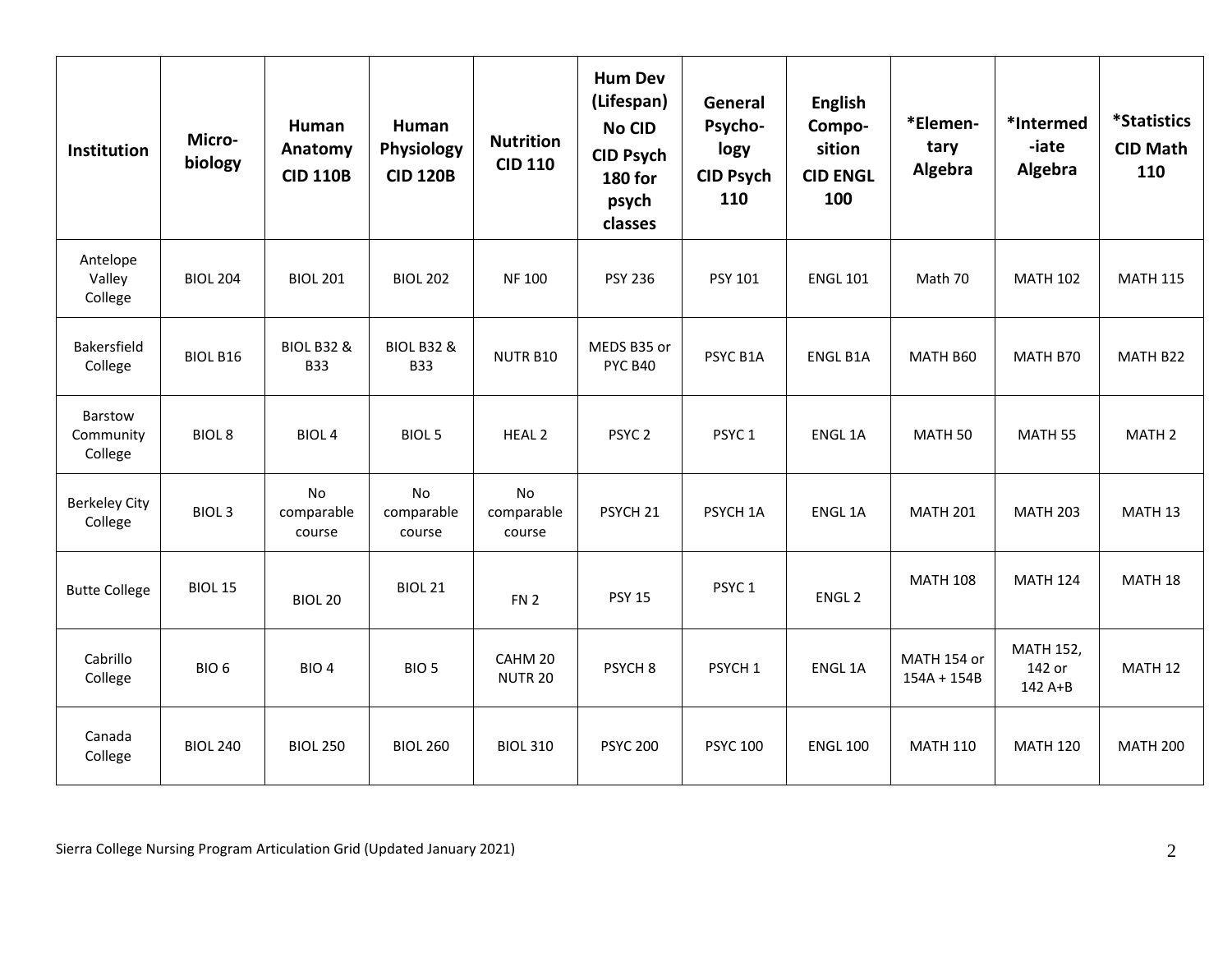| <b>Institution</b>                  | Micro-<br>biology           | Human<br>Anatomy<br><b>CID 110B</b> | Human<br>Physiology<br><b>CID 120B</b> | <b>Nutrition</b><br><b>CID 110</b> | <b>Hum Dev</b><br>(Lifespan)<br><b>No CID</b><br><b>CID Psych</b><br><b>180 for</b><br>psych<br>classes | General<br>Psycho-<br>logy<br><b>CID Psych</b><br>110 | <b>English</b><br>Compo-<br>sition<br><b>CID ENGL</b><br>100 | *Elemen-<br>tary<br>Algebra | *Intermed<br>-iate<br>Algebra            | <i><b>*Statistics</b></i><br><b>CID Math</b><br>110 |
|-------------------------------------|-----------------------------|-------------------------------------|----------------------------------------|------------------------------------|---------------------------------------------------------------------------------------------------------|-------------------------------------------------------|--------------------------------------------------------------|-----------------------------|------------------------------------------|-----------------------------------------------------|
| Cerritos<br>College                 | <b>MICR 200</b>             | A&P 150 or<br>A&P 200               | A&P 151 or<br>A&P 201                  | HO 152                             | <b>PSYC 251</b>                                                                                         | <b>PSYC 101</b>                                       | <b>ENGL 100</b>                                              | MATH 60                     | MATH 80 or<br>$80A + 80B$                | <b>MATH 112</b>                                     |
| Cerro Coso                          | BIOL C262                   | BIOL C251                           | BIOL C255                              | HCRS C121 or<br>C240               | PSYC C181                                                                                               | <b>PSYC C101</b>                                      | <b>ENGL C101</b>                                             | MATH 50or<br>C050           | MATH 55 or<br>C055                       | MATH C121                                           |
| Chabot                              | MICR 1                      | ANAT <sub>1</sub>                   | PHSI <sub>1</sub>                      | NUTR <sub>1</sub>                  | <b>PSY 12</b>                                                                                           | PSY <sub>1</sub>                                      | ENGL 1A or<br>Engl 1                                         | MATH 65 or<br>$65A + 65B$   | MATH 53 or<br>54 or 55 or<br>$55A + 55B$ | MTH 43 or<br>PSY <sub>5</sub>                       |
| Chaffey                             | <b>BIOL 23 &amp;</b><br>23L | <b>BIOL 20</b>                      | <b>BIOL 22</b>                         | <b>NF15</b>                        | PSYCH <sub>25</sub>                                                                                     | PSYCH <sub>1</sub>                                    | ENGL 1A                                                      | <b>MATH 410</b>             | <b>MATH 420,</b><br>425 or 450           | <b>STAT 10</b>                                      |
| Citrus                              | <b>BIOL 220</b>             | <b>BIOL 200</b>                     | <b>BIOL 201</b>                        | <b>BIOL 210</b>                    | <b>PSY 205</b>                                                                                          | PSY 101                                               | <b>ENGL 101</b>                                              | MATH 30 or<br>32            | MATH 142 or<br>148 & 149 or<br>150       | <b>MATH 165</b>                                     |
| City College<br>of San<br>Francisco | <b>Bio 120 or</b><br>MB 12  | Biol 108 or<br>ANAT <sub>25</sub>   | Biol 111, 112<br>or PHYS 1 or<br>12    | Biol 134 or<br><b>NUTR 12</b>      | PSYC <sub>21</sub>                                                                                      | PSYC <sub>1</sub>                                     | ENGL 1A                                                      | MATH 40                     | MATH 46 or<br>60                         | MATH 80 or<br>PSYC <sub>5</sub>                     |
| Clovis                              | <b>BIOL 31</b>              | <b>BIOL 20</b>                      | <b>BIOL 22</b>                         | <b>FN 40</b>                       | CHDEV 38 or<br><b>PSY 38</b>                                                                            | PSY <sub>2</sub>                                      | <b>ENGL 1A</b>                                               | <b>MATH 201</b>             | <b>MATH 103</b>                          | MATH 11 or<br>STAT <sub>7</sub>                     |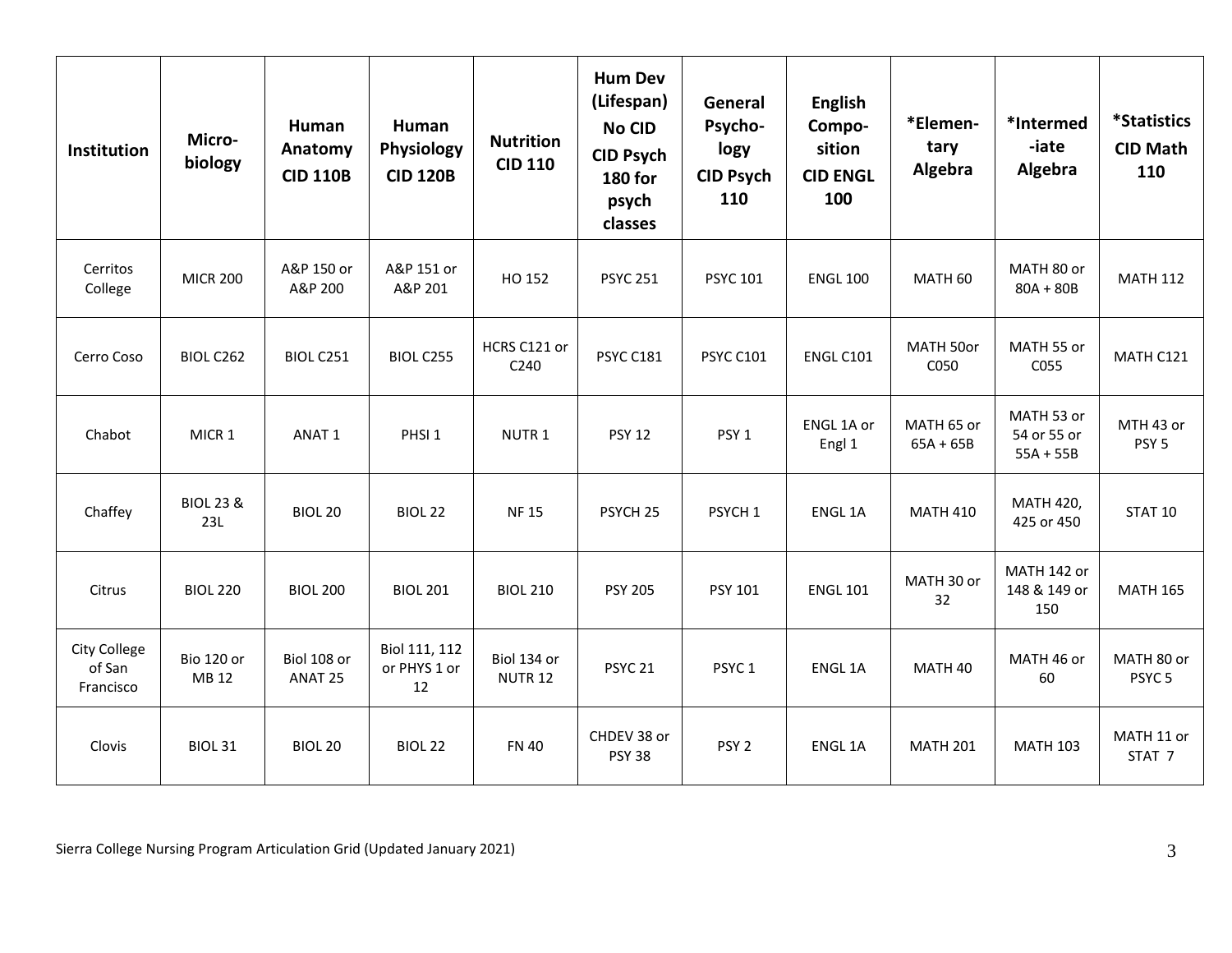| <b>Institution</b>        | Micro-<br>biology          | Human<br>Anatomy<br><b>CID 110B</b> | Human<br>Physiology<br><b>CID 120B</b> | <b>Nutrition</b><br><b>CID 110</b> | <b>Hum Dev</b><br>(Lifespan)<br><b>No CID</b><br><b>CID Psych</b><br><b>180 for</b><br>psych<br>classes | General<br>Psycho-<br>logy<br><b>CID Psych</b><br>110 | <b>English</b><br>Compo-<br>sition<br><b>CID ENGL</b><br>100 | *Elemen-<br>tary<br>Algebra                         | *Intermed<br>-iate<br>Algebra          | <i><b>*Statistics</b></i><br><b>CID Math</b><br>110 |
|---------------------------|----------------------------|-------------------------------------|----------------------------------------|------------------------------------|---------------------------------------------------------------------------------------------------------|-------------------------------------------------------|--------------------------------------------------------------|-----------------------------------------------------|----------------------------------------|-----------------------------------------------------|
| Coastline                 | BIOL C210                  | BIOL C220                           | BIOL C225                              | <b>FN C170</b>                     | PSYC C118                                                                                               | <b>PSYC C100</b>                                      | ENGL C100                                                    | MATH 10 or<br>C010                                  | MATH 31or<br>C030 or C045              | <b>MATH C160</b>                                    |
| College of<br>Alameda     | No<br>comparable<br>course | <b>BIOL 2</b>                       | BIOL <sub>4</sub>                      | <b>BIOL 31</b>                     | No<br>comparable<br>course                                                                              | PSYC <sub>1</sub> A                                   | ENGL 1A                                                      | <b>MATH 201</b>                                     | <b>MATH 203</b>                        | MATH <sub>13</sub>                                  |
| College of<br>Marin       | <b>BIOL 240</b>            | <b>BIOL 120</b>                     | <b>BIOL 224</b>                        | <b>BIOL 100</b>                    | PSY 114                                                                                                 | <b>PSY 110</b>                                        | <b>ENGL 150</b>                                              | MATH 101 or<br>101R or 101<br>X & Y or 101<br>A & B | MATH 102,<br>103, 103IN or<br>103X & Y | MATH 115 or<br><b>STAT 115</b>                      |
| College of<br>San Mateo   | <b>BIOL 240</b>            | <b>BIOL 250</b>                     | <b>BIOL 260</b>                        | <b>BIOL 310</b>                    | <b>PSYC 200</b>                                                                                         | <b>PSYC 100</b>                                       | <b>ENGL 100</b>                                              | MATH 110 or<br>111 & 112                            | MATH 120 or<br>122 & 123               | <b>MATH 200</b>                                     |
| College of<br>the Canyons | BIOSCI 221                 | BIOSCI 201<br>or 204 + 205          | BIOSCI 202 or<br>$204 + 205$           | HLHSCI 150                         | PSYCH 172                                                                                               | <b>PSYCH 101</b>                                      | <b>ENGL 101</b>                                              | MATH <sub>60</sub>                                  | MATH 70                                | MATH 140 or<br><b>PSYCH 104</b>                     |
| College of<br>the Desert  | <b>BI 15</b>               | $BI 13 + 14$                        | $BI 13 + 14$                           | <b>HS 13</b>                       | PSY <sub>3</sub>                                                                                        | PSY <sub>1</sub>                                      | ENGL 1A                                                      | MATH <sub>50</sub>                                  | MATH 40                                | MATH <sub>14</sub>                                  |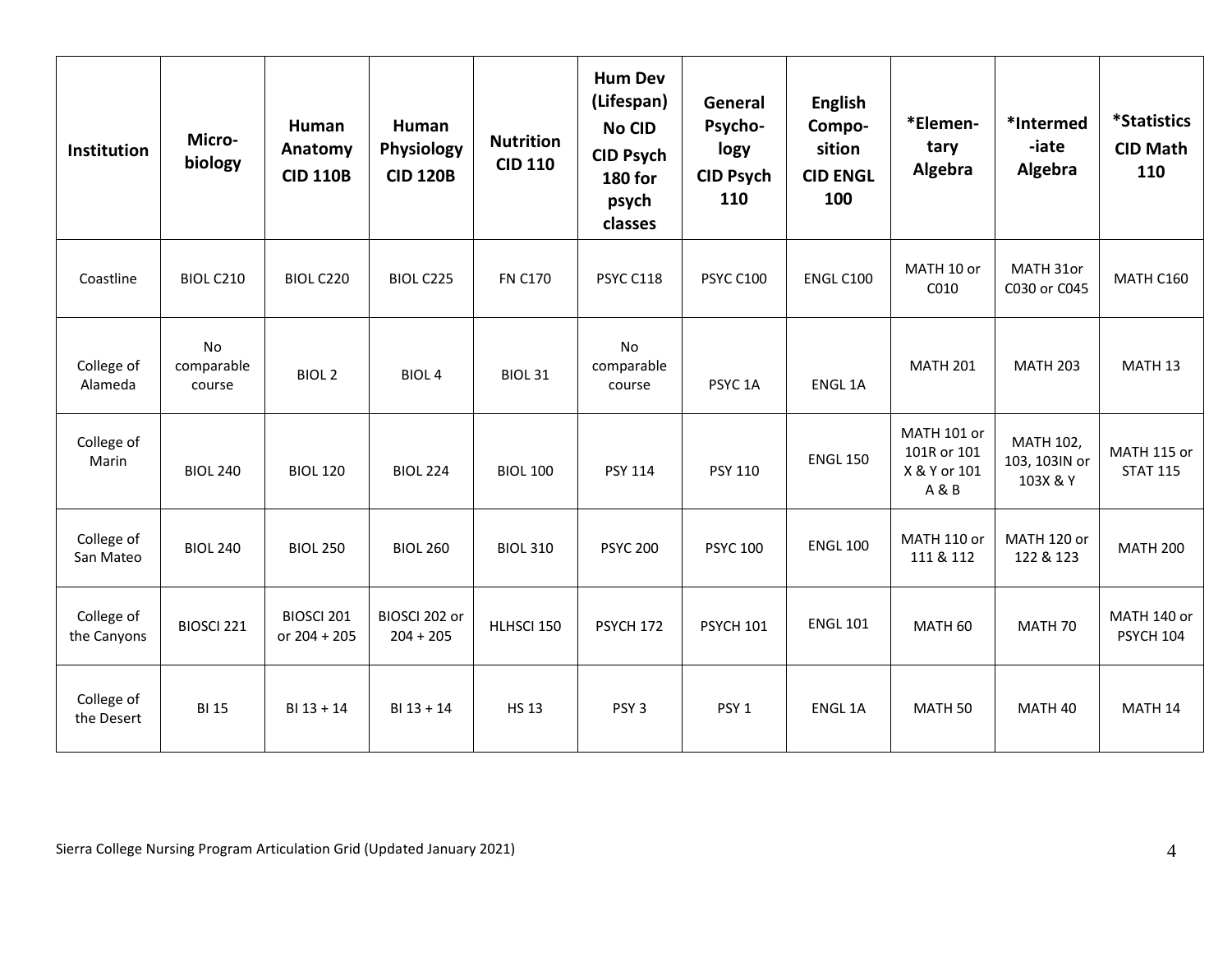| <b>Institution</b>            | Micro-<br>biology   | Human<br>Anatomy<br><b>CID 110B</b> | Human<br>Physiology<br><b>CID 120B</b> | <b>Nutrition</b><br><b>CID 110</b> | <b>Hum Dev</b><br>(Lifespan)<br><b>No CID</b><br><b>CID Psych</b><br><b>180 for</b><br>psych<br>classes | General<br>Psycho-<br>logy<br><b>CID Psych</b><br>110 | <b>English</b><br>Compo-<br>sition<br><b>CID ENGL</b><br>100 | *Elemen-<br>tary<br>Algebra             | *Intermed<br>-iate<br>Algebra | <i><b>*Statistics</b></i><br><b>CID Math</b><br>110 |
|-------------------------------|---------------------|-------------------------------------|----------------------------------------|------------------------------------|---------------------------------------------------------------------------------------------------------|-------------------------------------------------------|--------------------------------------------------------------|-----------------------------------------|-------------------------------|-----------------------------------------------------|
| College of<br>the<br>Redwoods | <b>BIOL 2</b>       | BIOL <sub>6</sub>                   | BIOL <sub>7</sub>                      | HO 15                              | PSYCH 11                                                                                                | PSYCH <sub>1</sub>                                    | ENGL 1A                                                      | MATH 105 or<br>380                      | <b>MATH 120</b>               | MATH <sub>15</sub>                                  |
| College of<br>the Sequoias    | BIOL 40             | <b>BIOL 30</b>                      | <b>BIOL 31</b>                         | NUTR <sub>18</sub>                 | <b>CFS 80</b>                                                                                           | PSY <sub>1</sub>                                      | ENGL <sub>1</sub>                                            | <b>MATH 200</b>                         | <b>MATH 230</b>               | MATH 21                                             |
| College of<br>the Siskiyous   | <b>BIO 2600</b>     | <b>BIO 2700</b>                     | <b>BIO 2800</b>                        | <b>FCS 1011</b>                    | EC 1999                                                                                                 | PSY 1001                                              | <b>ENGL 1001</b>                                             | <b>MATH 54A &amp;</b><br><b>B</b> or 56 | MATH <sub>53</sub>            | <b>MATH 1050</b>                                    |
| Columbia<br>College           | <b>BIOL 65</b>      | <b>BIOL 10</b>                      | <b>BIOL 60</b>                         | <b>BIOL 50</b>                     | PSYCH 10                                                                                                | PSYCH <sub>1</sub>                                    | <b>ENGL 1A</b>                                               | MATH 101 or<br>100A & 100B              | <b>MATH 104</b>               | MATH <sub>2</sub>                                   |
| Contra Costa<br>College       | BIOSC 148 or<br>119 | <b>BIOSC 132</b>                    | <b>BIOSC 134</b>                       | <b>BIOSC 160</b>                   | PSYCH 128                                                                                               | PSYCH <sub>220</sub>                                  | <b>ENGL 1A</b>                                               | <b>MATH 118</b>                         | <b>MATH 120</b>               | MATH 16A or<br>164                                  |
| Copper<br>Mountain            | <b>BI 15</b>        | <b>BI22</b>                         | <b>BI23</b>                            | <b>HS 13</b>                       | PSY <sub>3</sub>                                                                                        | PSY <sub>1</sub>                                      | ENG <sub>3</sub> A                                           | MATH <sub>50</sub>                      | MATH 40                       | MATH <sub>14</sub>                                  |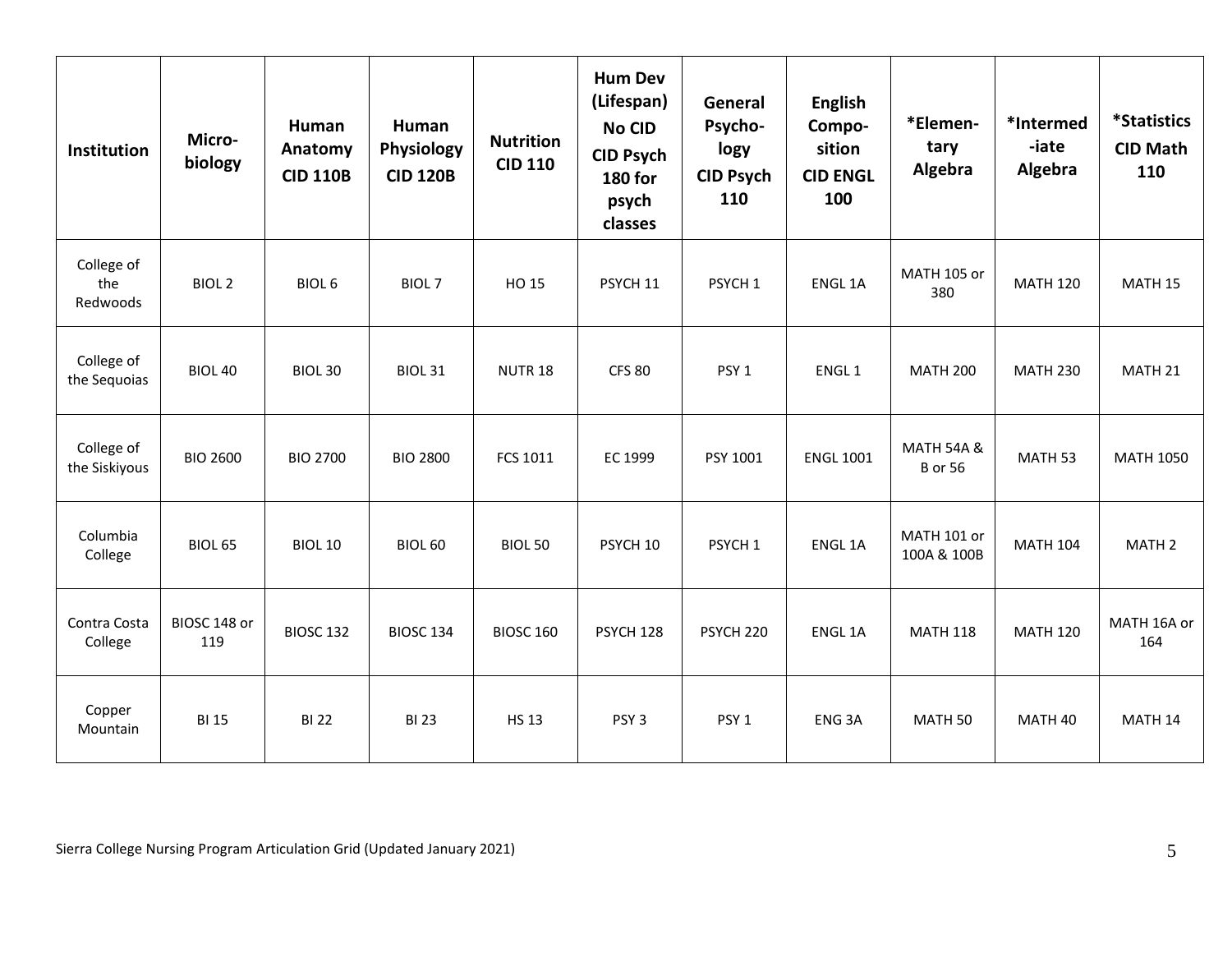| <b>Institution</b>               | Micro-<br>biology              | Human<br>Anatomy<br><b>CID 110B</b> | Human<br>Physiology<br><b>CID 120B</b> | <b>Nutrition</b><br><b>CID 110</b> | <b>Hum Dev</b><br>(Lifespan)<br><b>No CID</b><br><b>CID Psych</b><br><b>180 for</b><br>psych<br>classes | General<br>Psycho-<br>logy<br><b>CID Psych</b><br>110 | <b>English</b><br>Compo-<br>sition<br><b>CID ENGL</b><br>100 | *Elemen-<br>tary<br>Algebra       | *Intermed<br>-iate<br>Algebra | <i><b>*Statistics</b></i><br><b>CID Math</b><br>110 |
|----------------------------------|--------------------------------|-------------------------------------|----------------------------------------|------------------------------------|---------------------------------------------------------------------------------------------------------|-------------------------------------------------------|--------------------------------------------------------------|-----------------------------------|-------------------------------|-----------------------------------------------------|
| Cosumnes<br><b>River College</b> | <b>BIOL 440</b>                | <b>BIOL 430 &amp;</b><br>431        | <b>BIOL 430 &amp;</b><br>431           | <b>NUTRI 300</b>                   | FCS 324 or<br>Psych 371                                                                                 | <b>PSYC 300</b>                                       | <b>ENGWR 300</b>                                             | <b>MATH 100</b><br>or $101 + 102$ | MATH 120 or<br>125            | <b>STAT 300</b>                                     |
| <b>Crafton Hills</b>             | <b>MICRO 150</b>               | ANAT 150+<br>151                    | ANAT 150 +<br>151                      | HEALTH 263                         | <b>PSYCH 111</b>                                                                                        | <b>PSYCH 100</b>                                      | <b>ENGL 101</b>                                              | MATH 90 or<br>90 A, B, C          | MATH 95 or<br>95 A, B, C      | MATH 108,<br>110 or Psych<br>120                    |
| Folsom Lake<br>College           | BIOL 440 or<br><b>BIOL 442</b> | <b>BIOL 430 &amp;</b><br>431        | <b>BIOL 430 &amp;</b><br>431           | <b>NUTRI 300</b>                   | FCS 324 or<br><b>PSYC 370</b>                                                                           | <b>PSYC 300</b>                                       | <b>ENGWR 300</b>                                             | MATH 100 or<br>$101 + 102$        | <b>MATH 120</b>               | <b>STAT 300</b>                                     |
| Lassen<br>Community<br>College   | <b>BIOL 20</b>                 | <b>BIOL 21 or 25</b><br>$+26$       | <b>BIOL 22 or 25</b><br>$+26$          | HLTH <sub>25</sub>                 | <b>PSY 18</b>                                                                                           | PSY <sub>1</sub>                                      | ENGL <sub>1</sub>                                            | <b>MATH 103</b>                   | MATH 60                       | MATH 40                                             |
| Modesto<br>Junior<br>College     | <b>MICRO 101</b>               | <b>ANAT 125</b>                     | <b>PHYSO 101</b>                       | <b>FDNTR 219</b>                   | PSYCH 141                                                                                               | <b>PSYCH 101</b>                                      | <b>ENGL 101</b>                                              | MATH 30, 70<br>or 71 & 72         | MATH <sub>90</sub>            | <b>MATH 134</b>                                     |
| Monterey<br>Peninsula<br>College | BIOL 25 & 26                   | <b>ANAT 1 &amp; 2</b>               | PHSO 1 & 2                             | NUTF <sub>1</sub>                  | PSYCH <sub>25</sub><br>beginning<br><b>Fall 2013</b>                                                    | PSYC <sub>1</sub>                                     | <b>ENGL 1A</b>                                               | <b>MATH 261</b>                   | <b>MATH 263</b>               | MATH 16                                             |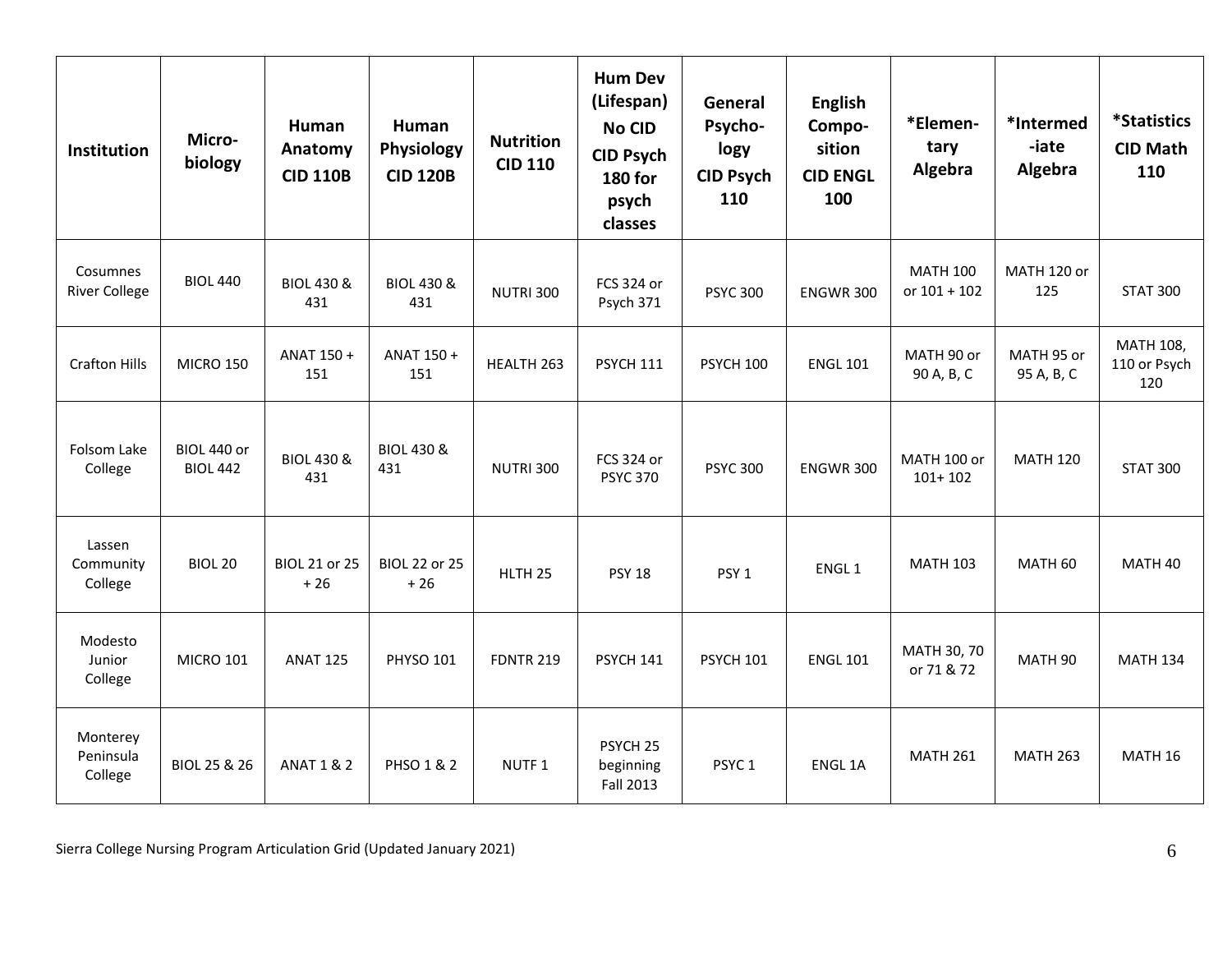| <b>Institution</b>                               | Micro-<br>biology    | Human<br>Anatomy<br><b>CID 110B</b> | Human<br>Physiology<br><b>CID 120B</b> | <b>Nutrition</b><br><b>CID 110</b> | <b>Hum Dev</b><br>(Lifespan)<br>No CID<br><b>CID Psych</b><br><b>180 for</b><br>psych<br>classes | General<br>Psycho-<br>logy<br><b>CID Psych</b><br>110             | <b>English</b><br>Compo-<br>sition<br><b>CID ENGL</b><br>100 | *Elemen-<br>tary<br>Algebra                                     | *Intermed<br>-iate<br>Algebra | <i><b>*Statistics</b></i><br><b>CID Math</b><br>110 |
|--------------------------------------------------|----------------------|-------------------------------------|----------------------------------------|------------------------------------|--------------------------------------------------------------------------------------------------|-------------------------------------------------------------------|--------------------------------------------------------------|-----------------------------------------------------------------|-------------------------------|-----------------------------------------------------|
| Sacramento<br><b>City College</b>                | <b>BIOL 440</b>      | <b>BIOL 430 &amp;</b><br>431        | <b>BIOL 430 &amp;</b><br>431           | FCS 340 or<br><b>NUTRI 300</b>     | FCS 324 or<br><b>PSYC</b><br>370                                                                 | <b>PSYC 300</b>                                                   | <b>ENGWR 300</b>                                             | MATH 100 or<br>103 and 104                                      | MATH 120 or<br>123 and 124    | <b>STAT 300</b>                                     |
| San Joaquin<br>Delta College                     | <b>BIOL 22 or 23</b> | <b>BIOL 31</b>                      | BIOL <sub>32</sub>                     | FCS <sub>6</sub>                   | <b>FCS 19</b>                                                                                    | PSYCH <sub>1</sub>                                                | ENG <sub>1</sub> A                                           | MATH 80 or<br>83A and 83B,<br><b>92S</b>                        | MATH 82 or<br>84A and 84B     | MATH <sub>12</sub>                                  |
| Solano<br>Community<br>College                   | <b>BIO 14</b>        | BIO <sub>4</sub>                    | BIO <sub>5</sub>                       | <b>NUTR 10</b>                     | CDFS 70 or<br>HUDV 70                                                                            | PSYC <sub>1</sub>                                                 | ENGL <sub>1</sub>                                            | <b>MATH 102 or</b><br>107 and 108                               | <b>MATH 104</b>               | <b>MATH 11</b>                                      |
| Woodland<br>Community<br>College                 | <b>BIOL 6</b>        | <b>BIOL4</b>                        | <b>BIOL 5</b>                          | <b>NUTR 10</b>                     | PSYCH 41                                                                                         | PSYCH 1A                                                          | ENGL 1A                                                      | MATH <sub>50</sub>                                              | MATH <sub>52</sub>            | STAT <sub>1</sub>                                   |
| Yuba College                                     | BIOL 6               | <b>BIOL4</b>                        | <b>BIOL 5</b>                          | FCS 10 or<br>HLTH 10               | PSYCH <sub>41</sub>                                                                              | PSYCH 1A                                                          | <b>ENGL 1A</b>                                               | MATH <sub>50</sub>                                              | MATH 52                       | STAT <sub>1</sub>                                   |
| California<br>State<br>University,<br>Sacramento | <b>BIO 39</b>        | BIO 22 or BIO<br>$25 + 26$          | BIOL 31 or<br>BIO 25 + 26              | FACS <sub>10</sub>                 | CHDV 30                                                                                          | PSYC <sub>2</sub><br>(or PSYC 5<br>through<br><b>Spring 2010)</b> | <b>ENGL 1A, 5</b><br>or 10 and 11                            | MATH <sub>9</sub>                                               | MATH 11                       | STAT 1 or<br>MATH <sub>23</sub>                     |
| Carrington<br>College                            | <b>BIO 205</b>       | <b>BIO 121</b>                      | <b>BIO 124</b>                         | <b>NS2</b>                         | PSYCH 18<br>Or<br>PSYCH 155                                                                      | PSYCH 1 or<br>PSY 101                                             | ENGL <sub>1</sub><br>Or<br><b>ENGL 101</b>                   | Math 2 (on<br>ground)<br>Math 10<br>(online)<br><b>Math 201</b> | Math 20                       |                                                     |

Sierra College Nursing Program Articulation Grid (Updated January 2021) **7** and the state of the state of the state of the state of the state of the state of the state of the state of the state of the state of the state of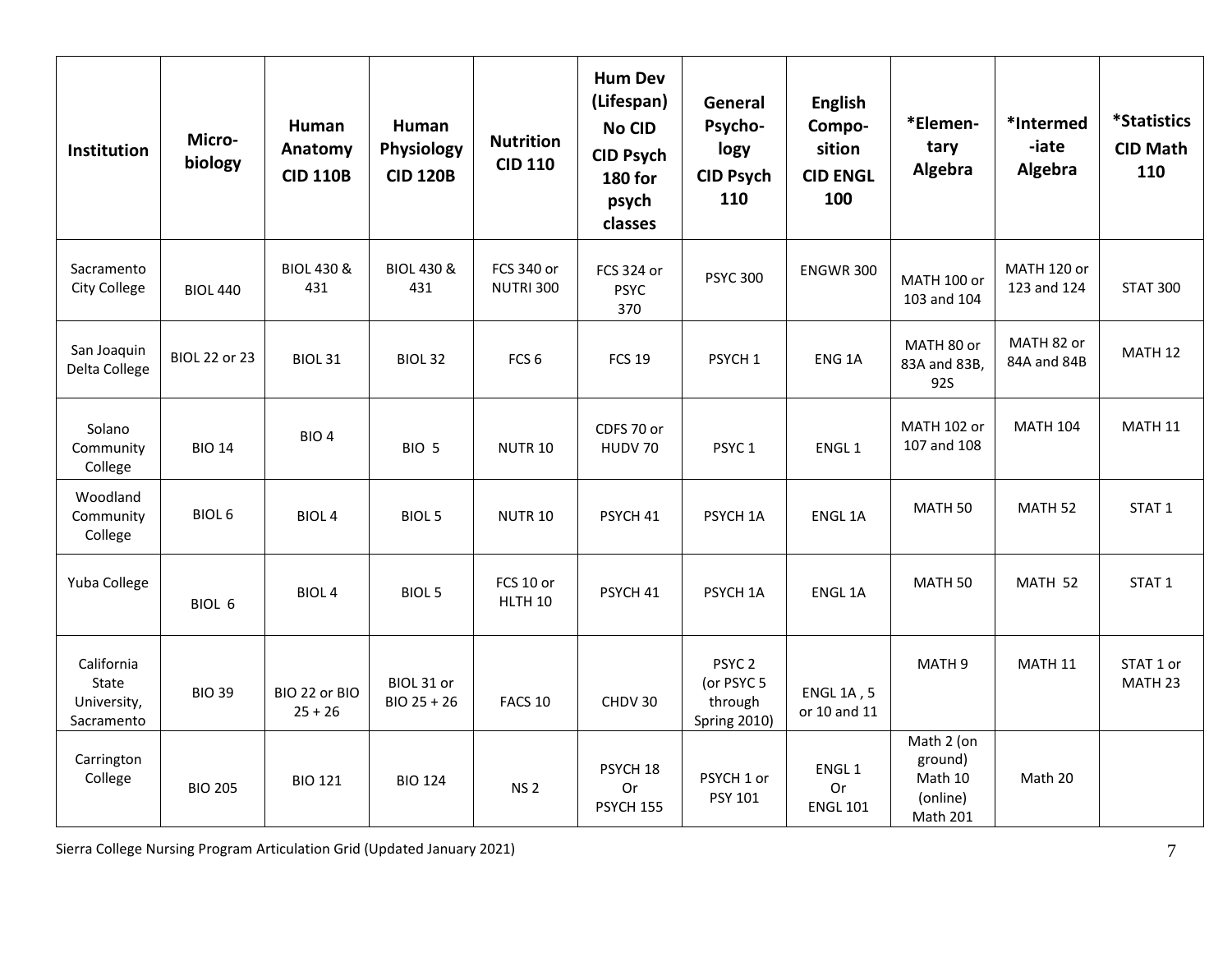| <b>Institution</b>              | Micro-<br>biology | Human<br>Anatomy<br><b>CID 110B</b>     | Human<br><b>Physiology</b><br><b>CID 120B</b>                      | <b>Nutrition</b><br><b>CID 110</b> | <b>Hum Dev</b><br>(Lifespan)<br><b>No CID</b><br><b>CID Psych</b><br><b>180 for</b><br>psych<br>classes | General<br>Psycho-<br>logy<br><b>CID Psych</b><br>110 | <b>English</b><br>Compo-<br>sition<br><b>CID ENGL</b><br>100 | *Elemen-<br>tary<br>Algebra | *Intermed<br>-iate<br>Algebra | <i><b>*Statistics</b></i><br><b>CID Math</b><br>110 |
|---------------------------------|-------------------|-----------------------------------------|--------------------------------------------------------------------|------------------------------------|---------------------------------------------------------------------------------------------------------|-------------------------------------------------------|--------------------------------------------------------------|-----------------------------|-------------------------------|-----------------------------------------------------|
| Heald<br>College                |                   |                                         |                                                                    |                                    |                                                                                                         | PSYCH 220                                             | <b>ENGL 155</b>                                              | <b>MATH 103</b>             |                               |                                                     |
| William<br>Jessup<br>University |                   | SCI 212 &<br>212L or BIOL<br>225 & 225L | SCI 213 &<br>213L<br>(Fall 2011 or<br>later) or BIOL<br>246 & 246L | <b>BIOL 161</b>                    | <b>PSYCH 141</b>                                                                                        | PSYCH 100                                             | <b>ENGL 101A</b>                                             |                             | <b>MATH 240</b>               |                                                     |
| University of<br>Phoenix        |                   |                                         |                                                                    | <b>SCI 220</b>                     | <b>PSYC 280</b>                                                                                         | PSYCH <sub>220</sub>                                  |                                                              | <b>MATH 209</b>             |                               |                                                     |

 **\*Two semesters of high school algebra completed with grades of C or better, or Elementary algebra is the minimum admission requirement for our nursing program. Other acceptable math classes are Intermediate or college level algebra, statistics, OR equivalent to Math 16A, 16B, 29, 30, 31, 42 will fulfill this requirement. For more information see the Sierra College Nursing Program website and/or Sierra College catalog.**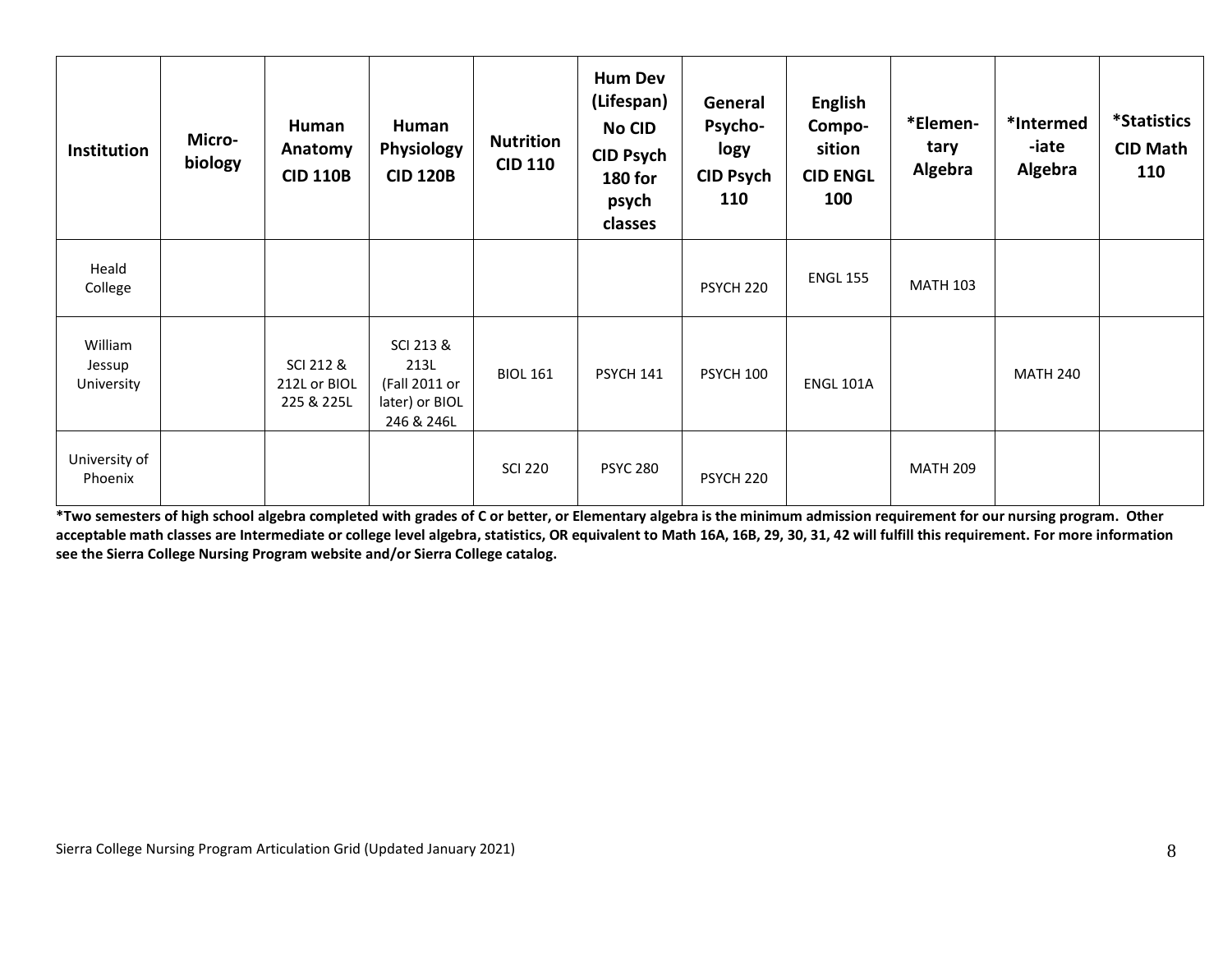<mark>Co-re</mark> **Co-requisites** must be completed before the student enters the last year of the Associate Degree Nursing Program.

| Institution                      | <b>Co-Requisite</b><br><b>COMM</b><br>CID COM 110 | <b>Co-Requisite</b><br><b>ANTH</b><br><b>CID ANTH 120</b><br>or $\rightarrow \rightarrow \rightarrow \rightarrow \rightarrow$ | <b>SOC</b><br><b>CID SOC 110</b> |
|----------------------------------|---------------------------------------------------|-------------------------------------------------------------------------------------------------------------------------------|----------------------------------|
| Sierra College                   | COMM <sub>1</sub>                                 | ANTH <sub>2</sub>                                                                                                             | SOC <sub>1</sub>                 |
| Allan Hancock                    | <b>SPCH 101</b>                                   | <b>ANTH 102</b>                                                                                                               | SOC 101                          |
| American River College           | SPEECH 301                                        | <b>ANTH 310</b>                                                                                                               | <b>SOC 300</b>                   |
| Antelope Valley College          | <b>COMM 101</b>                                   | <b>ANTH 102</b>                                                                                                               | SOC 101                          |
| <b>Bakersfield College</b>       | COMM <sub>B1</sub>                                | ANTH B <sub>2</sub>                                                                                                           | SOCI B1                          |
| <b>Berkeley City College</b>     | COMM 45                                           | <b>ANTHR3</b>                                                                                                                 | SOC <sub>1</sub>                 |
| <b>Barstow Community College</b> | COMM 1 or<br>SPCH <sub>1</sub>                    | ANTH <sub>1</sub>                                                                                                             | SOC <sub>1</sub>                 |
| <b>Butte College</b>             | CMST <sub>2</sub>                                 | ANTH <sub>4</sub>                                                                                                             | SOC <sub>2</sub>                 |
| Cabrillo College                 | COMM <sub>1</sub>                                 | <b>ANTHR 2</b>                                                                                                                | SOC <sub>1</sub>                 |
| Canada College                   | <b>COMM 110</b>                                   | <b>ANTH 110</b>                                                                                                               | <b>SOCI 100</b>                  |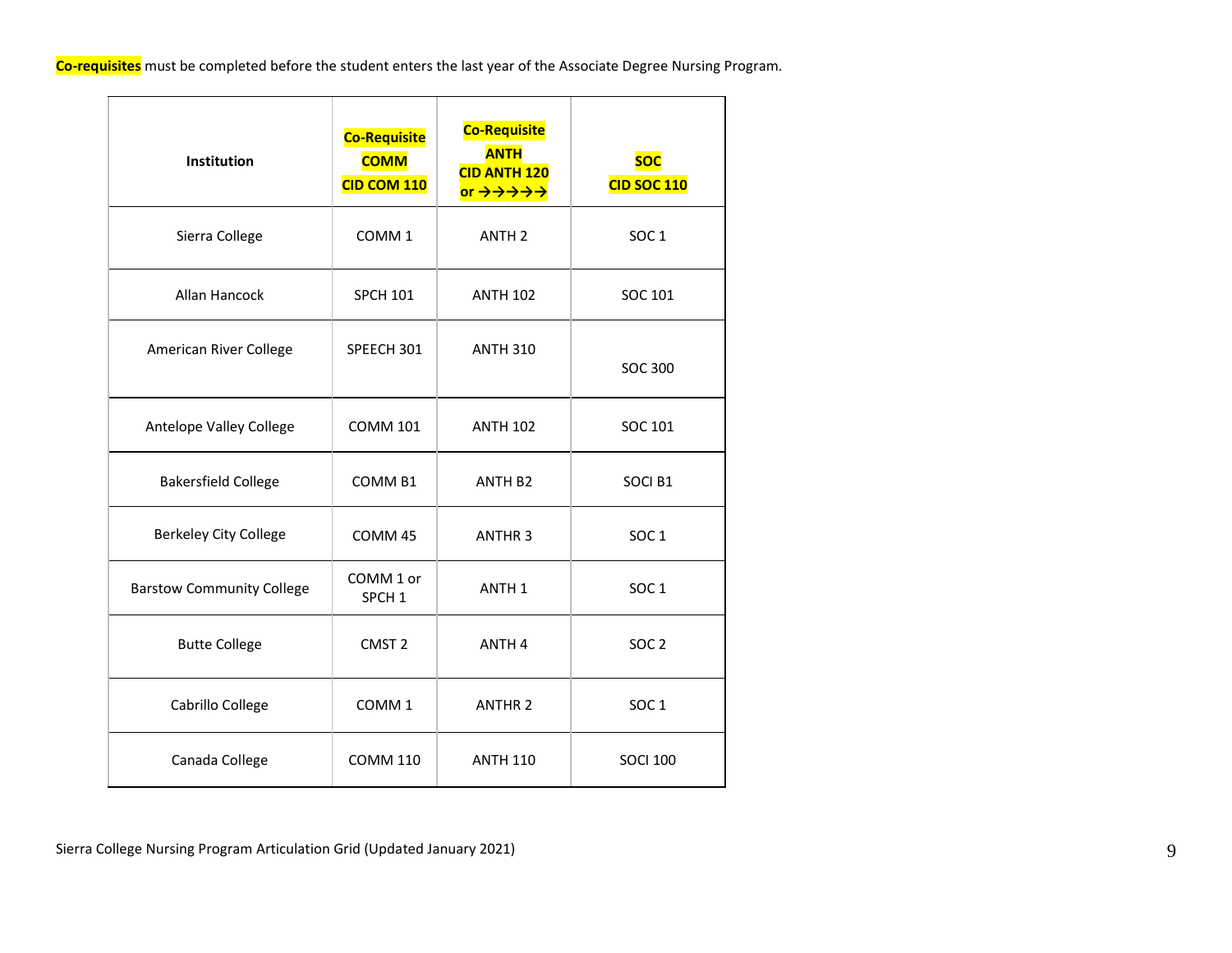| Institution                   | <b>Co-Requisite</b><br><b>COMM</b><br>CID COM 110 | <b>Co-Requisite</b><br><b>ANTH</b><br><b>CID ANTH 120</b><br>or $\rightarrow \rightarrow \rightarrow \rightarrow \rightarrow$ | <b>SOC</b><br><b>CID SOC 110</b> |
|-------------------------------|---------------------------------------------------|-------------------------------------------------------------------------------------------------------------------------------|----------------------------------|
| Cerritos College              | <b>COMM 130</b><br>or SPCH 130                    | <b>ANTH 100</b>                                                                                                               | SOC 101                          |
| Cerro Coso                    | SPCH C101                                         | ANTH C111                                                                                                                     | SOCI C101                        |
| Chabot                        | COMM <sub>1</sub>                                 | ANTH <sub>3</sub>                                                                                                             | SOCI <sub>1</sub>                |
| Chaffey                       | COMSTD <sub>2</sub>                               | <b>ANTHRO 3</b>                                                                                                               | SOC 10                           |
| Citrus                        | <b>SPCH 101</b>                                   | <b>ANTH 210</b>                                                                                                               | <b>SOC 201</b>                   |
| City College of San Francisco | CMST 1A or<br>SPCH <sub>1A</sub>                  | ANTH <sub>3</sub>                                                                                                             | SOC <sub>1</sub>                 |
| Clovis                        | COMM <sub>1</sub>                                 | <b>ANTHRO 2</b>                                                                                                               | SOC <sub>1</sub> A               |
| Coastline                     | CMST C110                                         | ANTH C100                                                                                                                     | <b>SOC C100</b>                  |
| College of Alameda            | COMM 45                                           | <b>ANTHR3</b>                                                                                                                 | SOC <sub>1</sub>                 |
| College of Marin              | <b>SPCH 122</b>                                   | <b>ANTH 102</b>                                                                                                               | SOC 110                          |
| College of San Mateo          | <b>COMM 110</b>                                   | <b>ANTH 110</b>                                                                                                               | <b>SOCI 100</b>                  |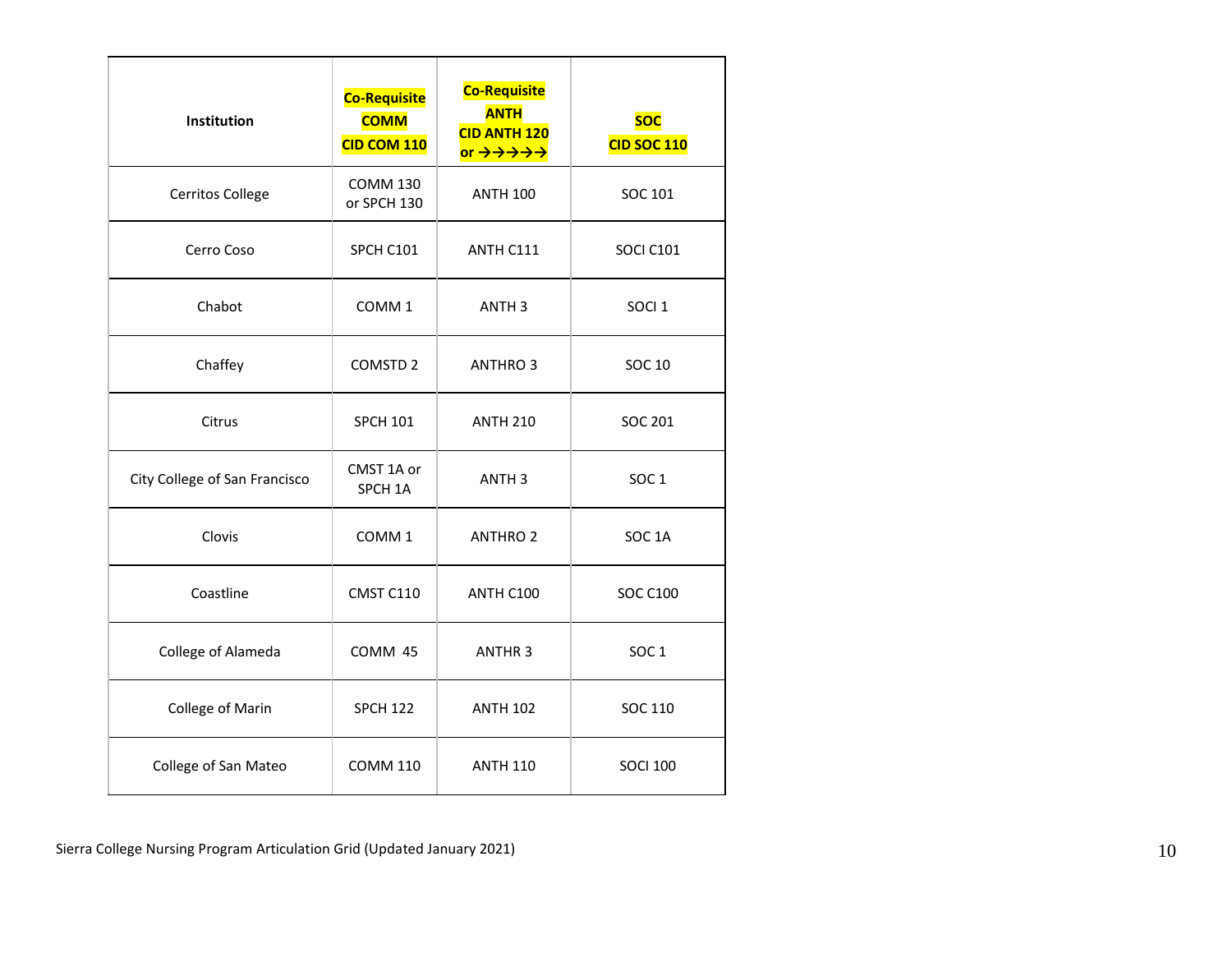| <b>Institution</b>            | <b>Co-Requisite</b><br><b>COMM</b><br>CID COM 110 | <b>Co-Requisite</b><br><b>ANTH</b><br><b>CID ANTH 120</b><br>or $\rightarrow \rightarrow \rightarrow \rightarrow \rightarrow$ | <b>SOC</b><br><b>CID SOC 110</b> |
|-------------------------------|---------------------------------------------------|-------------------------------------------------------------------------------------------------------------------------------|----------------------------------|
| College of the Canyons        | <b>COMS 105</b>                                   | ANTHRO 103                                                                                                                    | <b>SOCI 101</b>                  |
| College of the Desert         | COMM <sub>1</sub>                                 | ANTH <sub>2</sub>                                                                                                             | <b>SOC1</b>                      |
| College of the Redwoods       | COMM <sub>1</sub>                                 | ANTH <sub>3</sub>                                                                                                             | <b>SOC1</b>                      |
| College of the Sequoias       | COMM <sub>1</sub>                                 | ANTH <sub>10</sub>                                                                                                            | SOC <sub>1</sub>                 |
| College of the Siskiyous      | <b>COMS 1100</b>                                  | <b>ANTH 1010</b>                                                                                                              | SOC 1001                         |
| Columbia College              | COMM 1 or<br>SPCOM 1                              | <b>ANTHR 2</b>                                                                                                                | SOCIO <sub>1</sub>               |
| Contra Costa College          | <b>SPCH 120</b>                                   | <b>ANTHR 130</b>                                                                                                              | <b>SOCIO 220</b>                 |
| Copper Mountain               | SP <sub>4</sub>                                   | ANTH <sub>2</sub>                                                                                                             | SOC <sub>1</sub>                 |
| <b>Cosumnes River College</b> | <b>COMM 301</b>                                   | <b>ANTH 310</b>                                                                                                               | <b>SOC 300</b>                   |
| <b>Crafton Hills</b>          | <b>COMMST</b><br>100                              | ANTHRO 102                                                                                                                    | <b>SOC 100</b>                   |
| Folsom Lake College           | <b>COMM 301</b>                                   | <b>ANTH 310</b>                                                                                                               | <b>SOC 300</b>                   |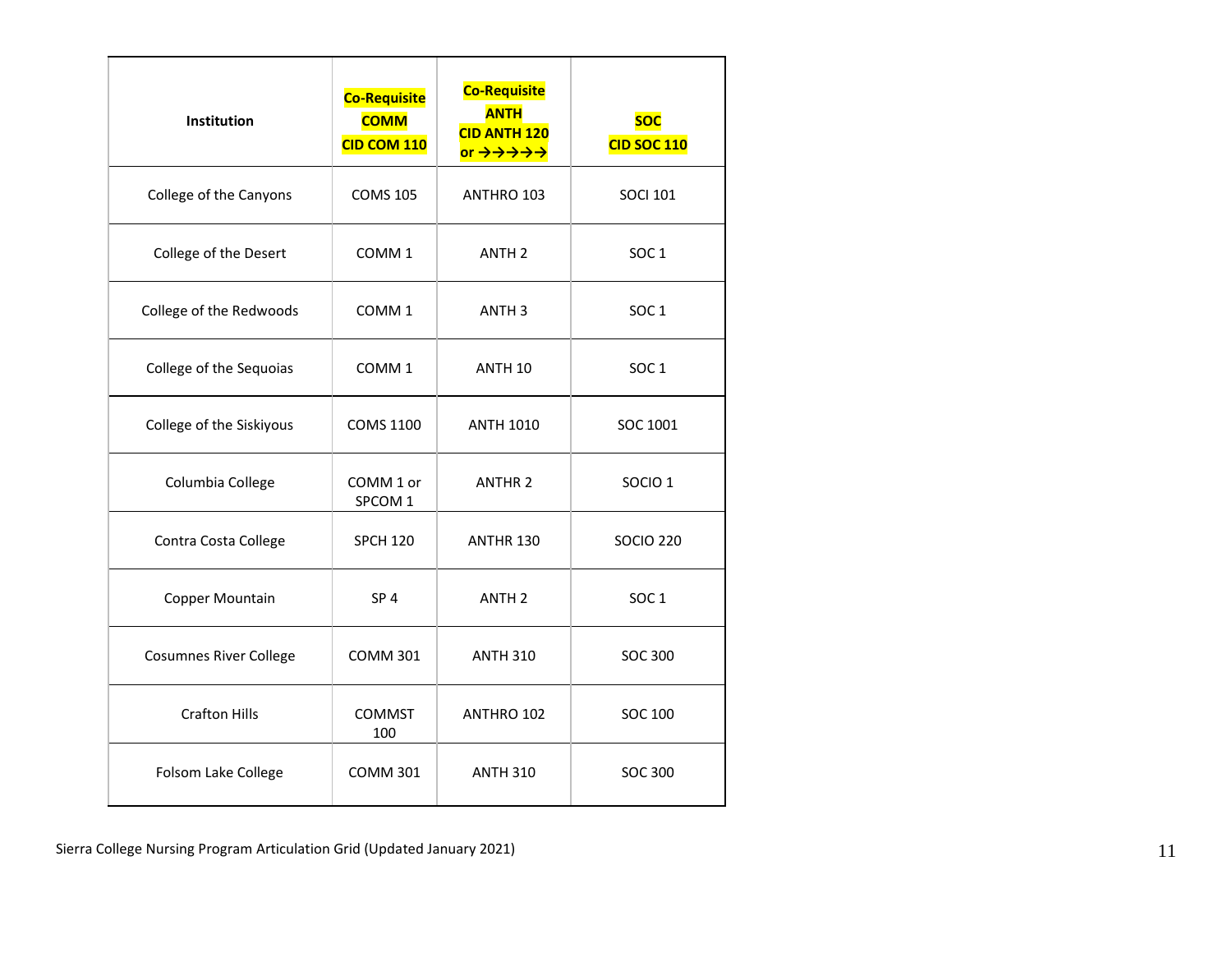| <b>Institution</b>                         | <b>Co-Requisite</b><br><b>COMM</b><br>CID COM 110 | <b>Co-Requisite</b><br><b>ANTH</b><br><b>CID ANTH 120</b><br>or $\rightarrow \rightarrow \rightarrow \rightarrow \rightarrow$ | <b>SOC</b><br><b>CID SOC 110</b> |
|--------------------------------------------|---------------------------------------------------|-------------------------------------------------------------------------------------------------------------------------------|----------------------------------|
| Lassen Community College                   | SPCH <sub>1</sub>                                 | ANTH <sub>2</sub>                                                                                                             | <b>SOC1</b>                      |
| Modesto Junior College                     | COM 100 or<br>SPCOM 100                           | <b>ANTHR 102</b>                                                                                                              | SOC 101                          |
| Monterey Peninsula College                 | SPCH <sub>1</sub>                                 | ANTH <sub>4</sub>                                                                                                             | SOC <sub>1</sub>                 |
| Sacramento City College                    | <b>COMM 301</b>                                   | <b>ANTH 310</b>                                                                                                               | <b>SOC 300</b>                   |
| San Joaquin Delta College                  | COM ST 1A                                         | <b>ANTHR 1</b>                                                                                                                | SOCI 1A                          |
| Solano Community College                   | COMM <sub>1</sub>                                 | ANTH <sub>2</sub>                                                                                                             | SOC <sub>1</sub>                 |
| <b>Woodland Community College</b>          | SPECH <sub>1</sub>                                | <b>ANTHR 2</b>                                                                                                                | SOCIL <sub>1</sub>               |
| Yuba College                               | SPECH <sub>1</sub>                                | <b>ANTHR 2</b>                                                                                                                | SOCIL <sub>1</sub>               |
| California State University,<br>Sacramento | COMS <sub>4</sub>                                 | ANTH <sub>2</sub>                                                                                                             | SOC <sub>1</sub>                 |
| <b>Carrington College</b>                  |                                                   |                                                                                                                               | SOC 101                          |
| <b>Heald College</b>                       | <b>ENGL 212</b>                                   |                                                                                                                               |                                  |

Sierra College Nursing Program Articulation Grid (Updated January 2021) 12